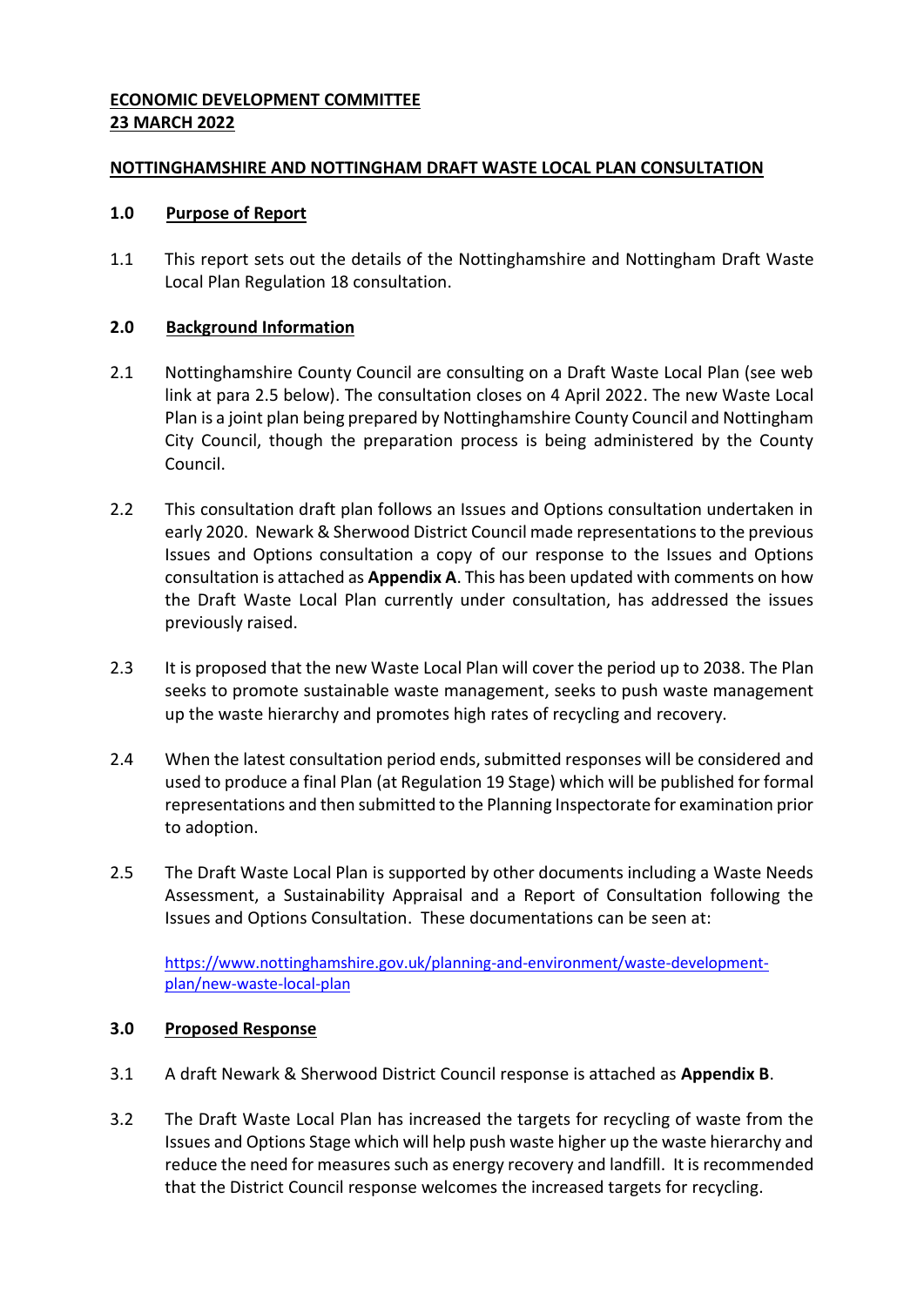- 3.3 It is recommended that the District Council response seeks clarity regarding the precise waste management needs for the plan area over the plan period and raises queries regarding the capacity requirements for disposal, to ensure that appropriate provision can be made.
- 3.4 The Draft Waste Local Plan retains the approach set out at the Issues and Options Stage of supporting medium sized waste treatment facilities in, or close to, the built up areas of a number of identified settlements, including Newark, although no specific sites or locations are allocated within the plan. It is recommended that the District Council response continues to question the justification for the approach taken in identifying the suitability of Newark for future waste management development and seeks the allocation of specific sites, or identification of locations (shown on a map base), on which future waste management development might be acceptable. It is recommended that the District Council suggests that the County and City Councils undertake a review of existing waste management sites and employment land to establish the potential for extensions to existing facilities or the location of new facilities on such sites, with a view to either allocating specific sites, or identifying broad locations on a map base, where future waste management development might be acceptable.
- 3.5 The recommended District Council response seeks to ensure that any proposed new waste management development does not have adverse impacts on existing or future land uses and users, including strategic, allocated and major consented sites, and that the compatibility of uses will be fully assessed through appropriately worded policies.
- 3.6 It is recommended that the District Council response seeks clarity in relation to a number of policies to ensure their effectiveness.

## **4.0 Equalities Implications**

4.1 None identified, it is not believed that this issue will have different implications for different groups with protected characteristics.

## **5.0 Financial Implications (FIN-22/6146)**

5.1 This report has no direct financial implications. Regarding the issues this report recommends in paragraph 3.3 that the District Council seeks clarity and raises queries, the District Council anticipates receiving the required information through the consultation process outlined in paragraph 2.4. If there are financial implications for the District Council which become apparent upon receipt of the required information, these will be presented to members at the appropriate time.

#### **6.0 RECOMMENDATIONS that:**

- **a) the report be noted and the proposed response endorsed; and**
- **b) subject to any additional comments from Committee that Appendix B be approved as the District Council's response to the consultation.**